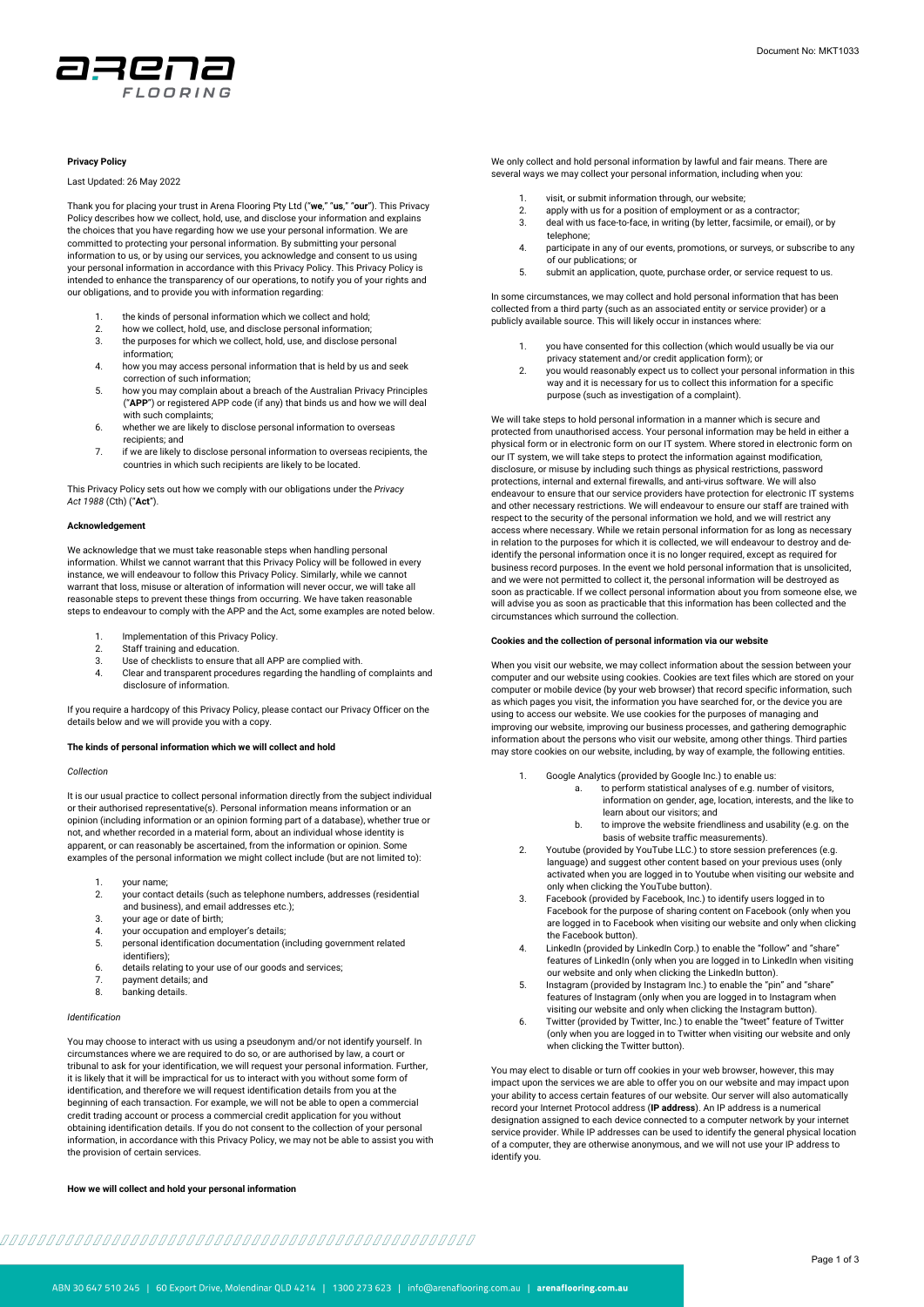

# **Hiring and recruitment**

If you apply for a position with us, we may also collect information about your experience, character, qualifications, and screening checks (including background, health, references, directorship, financial probity, identity, eligibility to work, vocational suitability, and criminal record checks). Sensitive information will only be collected with your consent. We collect, use, and disclose your personal information to assess your application, conduct screening checks and consider and contact you about positions available. Your personal information may be exchanged with academic institutions, recruiters, screening check providers, health service providers, professional and trade associations, law enforcement agencies, referees, and your current and previous employers. We may not be able to further consider you for positions with us without your personal information.

#### **The purposes for which we collect and hold personal information**

We will endeavour to only collect and hold personal information which is relevant to the operation of our company. Our purpose for collecting or holding personal information about you is so that it may be used directly for our business activities. We may use your personal information for the business activities of our company, which include, among other things:

- 1. assessing credit applications;<br>2. reviewing existing credit terms
- reviewing existing credit terms;
- 3. assessing credit worthiness;<br>4 collecting overdue payments
- collecting overdue payments;
- 5. assessing credit guarantees (current and prospective);
- 6. internal management purposes;
- 7. administering accounts;<br>8. managing relationships v
- managing relationships with our customers;
- 9. dealing with complaints;<br>10. supplying you with goods
- supplying you with goods and services;
- 11. facilitating product and service reviews; 12. business development and marketing purposes (including direct
- marketing);
- 13. sales and billing;<br>14. insurance purpos
- 14. insurance purposes; 15. complying with legal requirements;
- 16. establishing, exercising, or defending a legal or equitable claim; and
- 17. training and recruitment.

We may also collect personal information (including sensitive information) for both the primary purposes specified herein and purposes other than the primary purposes, including the purpose of direct marketing. We may also collect personal information from other credit providers, Credit Reporting Bodies ("**CRBs**") and any other third parties for the purposes of our business activities including, but not limited to, credit, sales, marketing, and administration.

#### **The purposes for which we use and disclose personal information**

We will endeavour to only use and disclose personal information for the primary purposes noted above in relation to the business activities of our company. In addition, we may also use and disclose personal information (including sensitive information) for both the primary purposes specified herein and purposes other than the primary purposes, including the purpose of direct marketing. Unless one or more of the below scenarios has occurred, we will take necessary steps to prevent personal information from being given to government agencies or other organisations.

- 1. You have provided your consent.
- 2. You would reasonably expect that your information would be so disclosed. 3. We have informed you that your personal information will be provided to a
- third party. 4. We are required by law to provide your personal information to a
- government agency or other organisation. 5. The disclosure of the information will prevent a serious threat to somebody's life or health.
- 6. The disclosure of the information reasonably necessary for the enforcement of criminal law.

Further we will endeavour to only disclose personal information for the purpose in which it was collected, unless disclosure is reasonably necessary to:

- 1. assist in locating a missing person;<br>2. lessen or prevent a serious threat to
- 2. lessen or prevent a serious threat to life, health or safety;<br>3. take appropriate action with suspected unlawful activity
- take appropriate action with suspected unlawful activity or serious misconduct;
- 4. facilitate or assist with diplomatic or consular functions or activities;
- 5. assist certain defence force activities outside Australia;<br>6. establish or exercise a defined legal or equitable claim: establish or exercise a defined legal or equitable claim; or
- 7. facilitate or assist confidential alternative dispute resolution activities.

#### **Direct Marketing**

We will take steps not to disclose personal information for direct marketing purposes unless you have provided your consent to do so. In any event you will be provided with an opt out option with respect to direct marketing, should you wish to be excluded from direct marketing. If you do not elect to 'opt out' to receiving direct marketing material from us, you consent to us using personal information (other than sensitive information) provided to us for direct marketing purposes. We may however use sensitive information for direct marketing purposes if you provide your consent to do so. You may at any point in time, request to no longer receive direct marketing material from us by opting out. We will record this information on our opt out register.

#### *Direct Marketing and Third Parties*

We may also from time to time, if we have received your consent, provide your personal information to a third party for the purposes of direct marketing. You may at any time request the source of the personal information that has been disclosed.

#### **Government related identifiers**

We will endeavour not to use or disclose a government related identifier, unless:

- 1. the use or disclosure of the identifier is reasonably necessary for us to verify your identity for the purposes of our business activities; or
- 2. the use or disclosure of the identifier is reasonably necessary for us to fulfil our obligations to an agency or a State or Territory authority; or
- 3. the use or disclosure of the identifier is required or authorised by or under an Australian law or a court or tribunal order; or
- 4. a permitted general situation (as that term is defined in the Act) exists in
- relation to the use or disclosure of the identifier; or 5. we reasonably believe that the use or disclosure of the identifier is reasonably necessary for one or more enforcement related activities conducted by, or on behalf of, an enforcement body.

#### **Disclosure to CRBs**

As indicated above, we may disclose personal information to a CRB in accordance with the permitted disclosures as defined under the Act. We may disclose your Credit Information to the following CRBs listed below.

#### **Equifax Australia**

Level 15, 100 Arthur Street NORTH SYDNEY NSW 2060 Tel: 1300 921 621

## **NCI**

Level 2, 165 Grenfell St ADELAIDE SA 5000 Tel: 1800 882 820

Level 6, 549 St Kilda Road MELBOURNE VIC 3004 Tel: (03) 9699 0100

**Experian**

**Creditor Watch** Level 13, 109 Pitt Street SYDNEY NSW 2000 Tel: 1300 501 312

**Illion** Level 2, 143 Coronation Drive MILTON QLD 4064 Tel: (07) 3360 0600

A copy of the credit reporting policy for the CRBs listed above will be available on their website or will be provided in hard copy upon request.

#### **How you may access your personal information**

You are entitled to access your personal information held in our possession. We will endeavour to respond to your request for personal information within a reasonable time period or as soon as practicable in a manner as requested by you. We will normally respond within thirty (30) days. You can make a request for access by sending an email or letter addressed to our Privacy Officer, the details of which are as follows.

#### **The Privacy Officer**

Arena Flooring Pty Ltd

Address: 60 Export Drive, Molendinar QLD 4214 Telephone: 1300 273 623 Email: admin@alphafit.com.au

With any request that is made we will need to authenticate your identity to ensure the correct person is requesting the information. We will not charge you for making the correct person is requesting the information. We will not charge you for making the request, however, if reasonable we may charge you with the costs associated with your request. You will only be granted access to your personal information where we are permitted or required by law to grant access. We are unable to provide you with access that is unlawful.